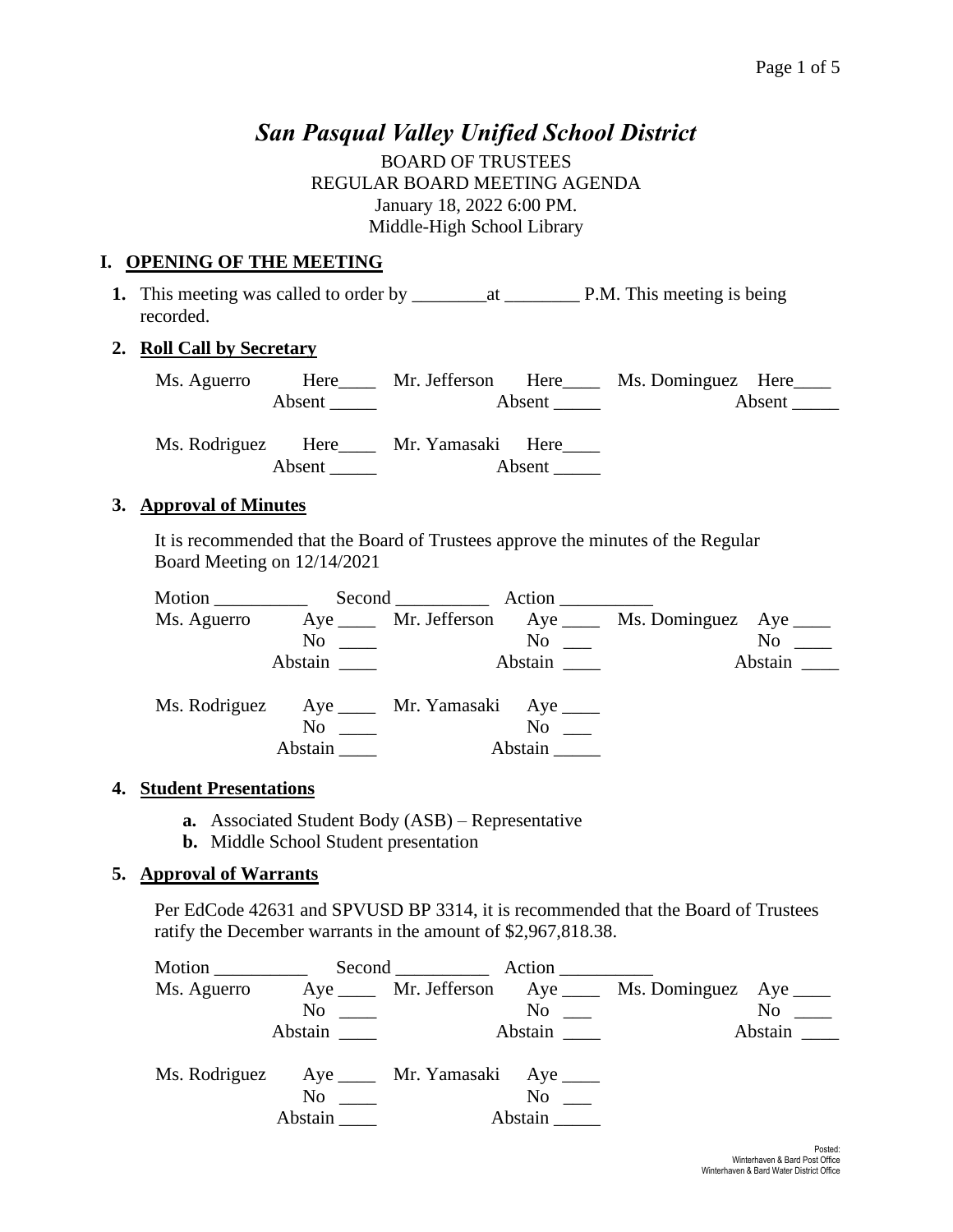#### **6. Public Comments**

Are there any public comments speakers who require translation?

\*Persons who have complaints against Board members or District staff are encouraged to seek resolution to those complaints by using the San Pasqual Valley Unified School District written complaint procedures before orally addressing them at a meeting. The Board will not respond to such complaints until the applicable complaint procedure (BP/AR 1312.1) has been followed and has reached the Board level. Where a complaint concerns a District employee identifiable by name, position, or other facts, the Board cannot respond until proper written notice has been given to the employee pursuant to Government Code Section 54957.

Comments shall be limited to three minutes per person (six minutes if translation is required) and twenty minutes (forty minutes if translation is required) for all comments, per topic, unless the board president, subject to the approval of the Governing Board, sets different time limits

- **a.** Are there any members of the public to be heard on items not appearing on agenda that are within the jurisdiction of the District?
- **b.** Are there any members of the public to be heard on items appearing on the agenda?
- **c.** Are there any members of the public or parents/guardians of Indian children on equal participation in educational programs provided by the district. Title VII of The Elementary and Secondary Education Act as amended by the Every Student Succeeds Act or PL 114-95

#### **II. PRESENTATIONS**

#### **III. CONSENT ITEMS**

- 1. Travel: Yuma Art Symposium: February 24, 2022
- 2. Donation: Sexton Family Donation to Class of 2022
- 3. Certificated Seniority List 2021-2022
- 4. Classified Seniority List 2021-2022

| Motion $\qquad \qquad$                       |                                                                                                                                                                                                                                           | Second Action |                                 |                                                            |                      |
|----------------------------------------------|-------------------------------------------------------------------------------------------------------------------------------------------------------------------------------------------------------------------------------------------|---------------|---------------------------------|------------------------------------------------------------|----------------------|
| Ms. Aguerro                                  | $No \ \_$<br>Abstain                                                                                                                                                                                                                      |               | $\mathrm{No}$ $\_\_$<br>Abstain | Aye ______ Mr. Jefferson Aye _____ Ms. Dominguez Aye _____ | $No \ \_$<br>Abstain |
| Ms. Rodriguez Aye ____ Mr. Yamasaki Aye ____ | No and the same state of the state of the state of the state of the state of the state of the state of the state of the state of the state of the state of the state of the state of the state of the state of the state of th<br>Abstain |               | $No \t —$<br>Abstain            |                                                            |                      |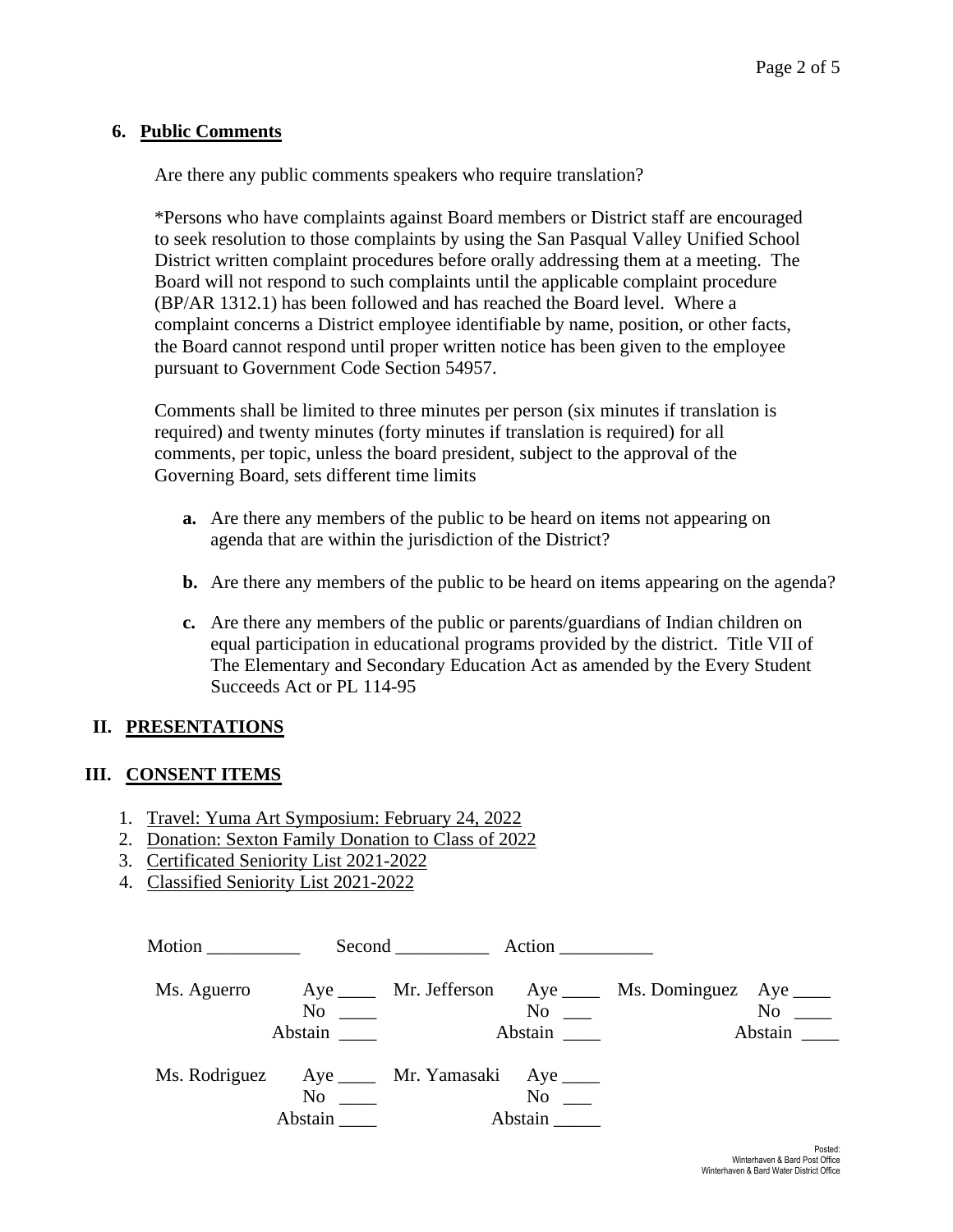# **IV. .MONTHLY REPORTS**

- 1. San Pasqual Teachers Association (SPTA) Ms. Jennifer Wallace
- 2. California School Employees Association (CSEA) Ms. Luz Sarabia-Grossenburg
- 3. Special Education Dr. Thien Hoang
- 4. Elementary School Mr. Ruben Gonzalez
- 5. High School Mr. Juan Morales
- 6. Business Services Ms. Kish Curtis a. Gym update
- 7. Superintendent/Bill Manes-Adult Education Principal Dr. Katrina Johnson-León a. LCAP
- 8. School Board

# **V. UNFINISHED BUSINESS**

# **VI. INFORMATION ITEMS**

- 1. The Superintendent accepted the resignation of a classified staff member (K Frazier)
- 2. 2021-2022 Comprehensive School Safety Plan San Pasqual Valley Unified School District – First Read

# **VII. NEW BUSINESS**

1. District "Sunshine" (Negotiations) Proposal

| Motion Second Action |                                                                       |                                                                                                                                                                                                                                                                                 |                                                                                       |         |
|----------------------|-----------------------------------------------------------------------|---------------------------------------------------------------------------------------------------------------------------------------------------------------------------------------------------------------------------------------------------------------------------------|---------------------------------------------------------------------------------------|---------|
|                      |                                                                       |                                                                                                                                                                                                                                                                                 | Ms. Aguerro Aye _____ Mr. Jefferson Aye _____ Ms. Dominguez Aye ____                  |         |
|                      | $No \t —$                                                             |                                                                                                                                                                                                                                                                                 | $\overline{\text{No}}$ $\overline{\phantom{0}}$                                       |         |
|                      | Abstain                                                               | Abstain                                                                                                                                                                                                                                                                         |                                                                                       | Abstain |
|                      | Ms. Rodriguez Aye ____ Mr. Yamasaki Aye ____                          |                                                                                                                                                                                                                                                                                 |                                                                                       |         |
|                      | $No \_\_$                                                             |                                                                                                                                                                                                                                                                                 |                                                                                       |         |
|                      | Abstain ______                                                        | Abstain                                                                                                                                                                                                                                                                         |                                                                                       |         |
|                      |                                                                       |                                                                                                                                                                                                                                                                                 | 2. Approve CSBA Manual Maintenance Service Checklist and update of affected policies. |         |
|                      |                                                                       |                                                                                                                                                                                                                                                                                 | Ms. Aguerro Aye _____ Mr. Jefferson Aye _____ Ms. Dominguez Aye ____                  |         |
|                      | $No \t —$                                                             | $N_{\rm O}$ and $N_{\rm O}$ and $N_{\rm O}$ and $N_{\rm O}$ and $N_{\rm O}$ and $N_{\rm O}$ and $N_{\rm O}$ and $N_{\rm O}$ and $N_{\rm O}$ and $N_{\rm O}$ and $N_{\rm O}$ and $N_{\rm O}$ and $N_{\rm O}$ and $N_{\rm O}$ and $N_{\rm O}$ and $N_{\rm O}$ and $N_{\rm O}$ and |                                                                                       |         |
|                      | Abstain _______                                                       | Abstain                                                                                                                                                                                                                                                                         |                                                                                       | Abstain |
|                      | Ms. Rodriguez Aye _____ Mr. Yamasaki Aye ____<br>$No \ \_$<br>Abstain | Abstain                                                                                                                                                                                                                                                                         |                                                                                       |         |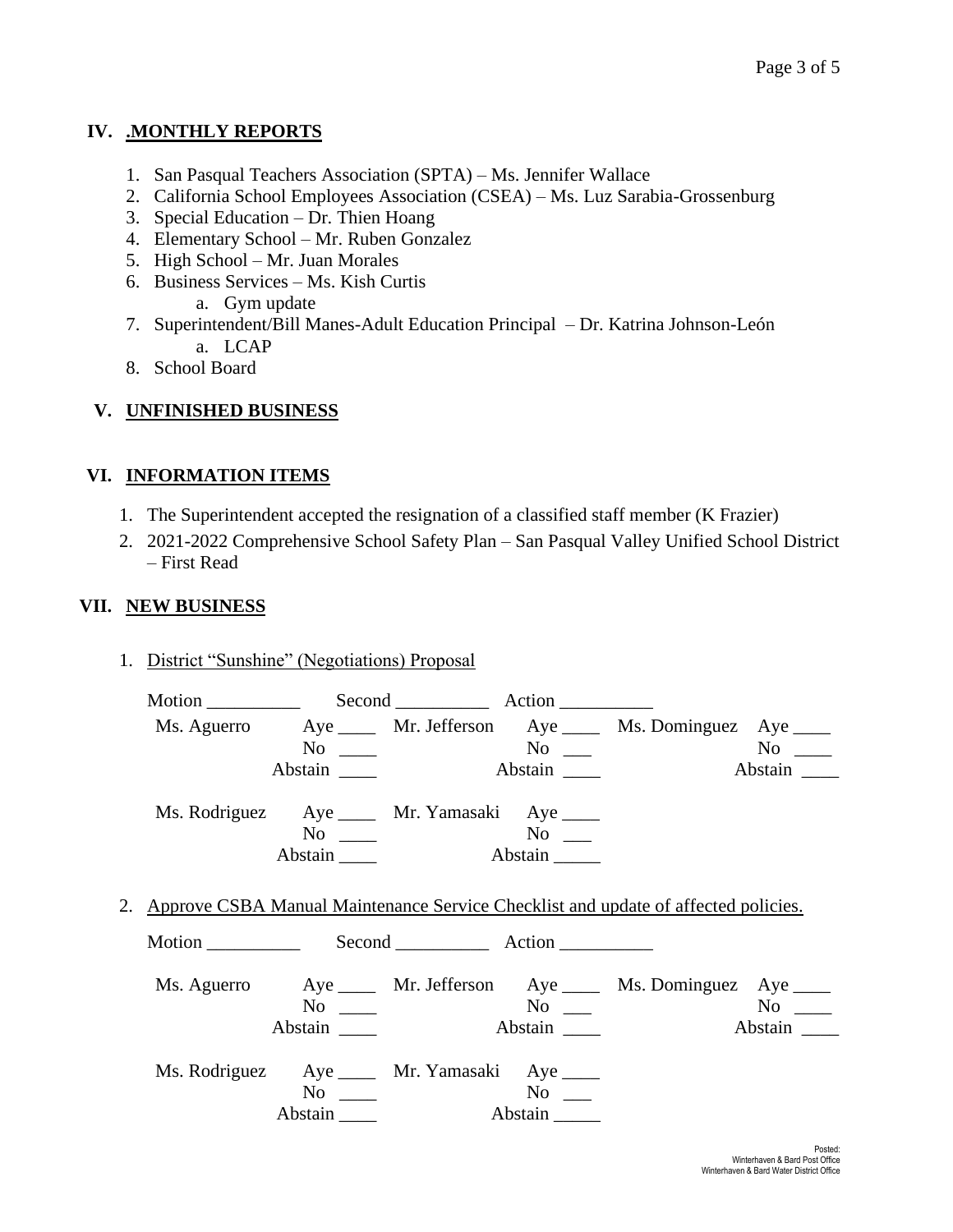| Ms. Aguerro Aye ____ Mr. Jefferson Aye ____ Ms. Dominguez Aye ____<br>No<br>Abstain<br>Ms. Rodriguez Aye ____ Mr. Yamasaki Aye ____<br>$No \ \_$<br>Abstain<br>VIII. BOARD COMMENTS<br>IX. ITEMS FOR FUTURE AGENDA<br>4. $\overline{\phantom{a}}$<br>$3.$ $\qquad \qquad$<br>Time: P.M.<br>X. CLOSED SESSION<br>Ms. Aguerro Aye _____ Mr. Jefferson Aye _____ Ms. Dominguez Aye ____<br>$\overline{N_0}$ $\overline{N_0}$ $\overline{N_0}$ $\overline{N_0}$ $\overline{N_0}$ $\overline{N_0}$ $\overline{N_0}$ $\overline{N_0}$ $\overline{N_0}$ $\overline{N_0}$ $\overline{N_0}$ $\overline{N_0}$ $\overline{N_0}$ $\overline{N_0}$ $\overline{N_0}$ $\overline{N_0}$ $\overline{N_0}$ $\overline{N_0}$ $\overline{N_0}$ $\overline{N_0}$<br>Abstain<br>Ms. Rodriguez Aye ____ Mr. Yamasaki Aye ____<br>$No \ \_$ |  |  |                    |
|---------------------------------------------------------------------------------------------------------------------------------------------------------------------------------------------------------------------------------------------------------------------------------------------------------------------------------------------------------------------------------------------------------------------------------------------------------------------------------------------------------------------------------------------------------------------------------------------------------------------------------------------------------------------------------------------------------------------------------------------------------------------------------------------------------------------|--|--|--------------------|
|                                                                                                                                                                                                                                                                                                                                                                                                                                                                                                                                                                                                                                                                                                                                                                                                                     |  |  |                    |
|                                                                                                                                                                                                                                                                                                                                                                                                                                                                                                                                                                                                                                                                                                                                                                                                                     |  |  |                    |
|                                                                                                                                                                                                                                                                                                                                                                                                                                                                                                                                                                                                                                                                                                                                                                                                                     |  |  |                    |
|                                                                                                                                                                                                                                                                                                                                                                                                                                                                                                                                                                                                                                                                                                                                                                                                                     |  |  |                    |
|                                                                                                                                                                                                                                                                                                                                                                                                                                                                                                                                                                                                                                                                                                                                                                                                                     |  |  |                    |
|                                                                                                                                                                                                                                                                                                                                                                                                                                                                                                                                                                                                                                                                                                                                                                                                                     |  |  |                    |
|                                                                                                                                                                                                                                                                                                                                                                                                                                                                                                                                                                                                                                                                                                                                                                                                                     |  |  |                    |
|                                                                                                                                                                                                                                                                                                                                                                                                                                                                                                                                                                                                                                                                                                                                                                                                                     |  |  |                    |
|                                                                                                                                                                                                                                                                                                                                                                                                                                                                                                                                                                                                                                                                                                                                                                                                                     |  |  |                    |
|                                                                                                                                                                                                                                                                                                                                                                                                                                                                                                                                                                                                                                                                                                                                                                                                                     |  |  |                    |
|                                                                                                                                                                                                                                                                                                                                                                                                                                                                                                                                                                                                                                                                                                                                                                                                                     |  |  |                    |
|                                                                                                                                                                                                                                                                                                                                                                                                                                                                                                                                                                                                                                                                                                                                                                                                                     |  |  |                    |
|                                                                                                                                                                                                                                                                                                                                                                                                                                                                                                                                                                                                                                                                                                                                                                                                                     |  |  | $No \_$<br>Abstain |
| Abstain<br>Abstain                                                                                                                                                                                                                                                                                                                                                                                                                                                                                                                                                                                                                                                                                                                                                                                                  |  |  |                    |
|                                                                                                                                                                                                                                                                                                                                                                                                                                                                                                                                                                                                                                                                                                                                                                                                                     |  |  |                    |

- 2. PERSONNEL MATTERS Pursuant to Government Code 54957
- 3. PUBLIC EMPLOYEE PERFORMANCE EVALUATION Pursuant to Government Code 54957
- 4. PUBLIC EMPLOYEE DISCIPLINE/DISMISSAL/RELEASE Pursuant to Government Code 54957